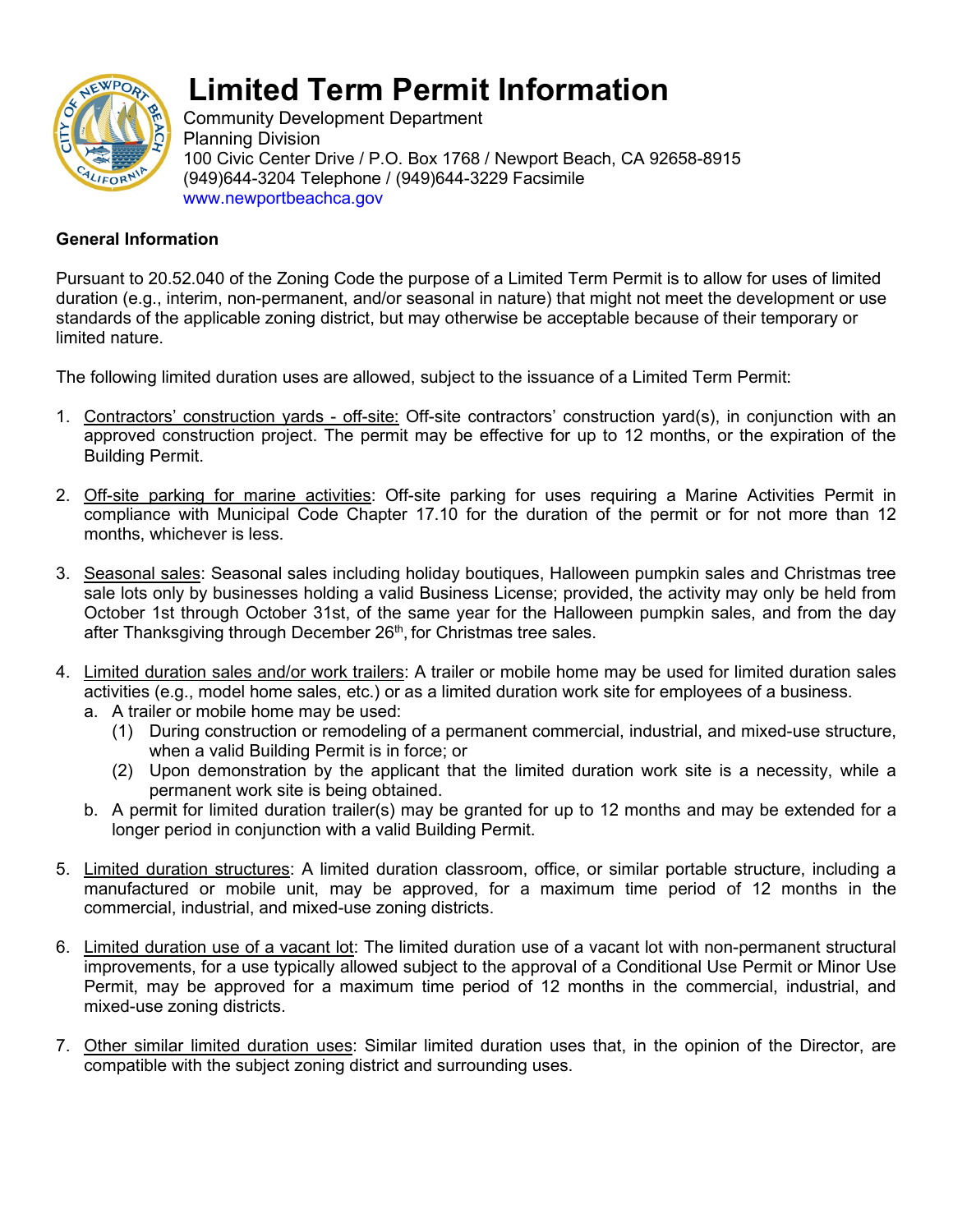#### **Justification and Required Findings**

Pursuant to 20.52.040 G., the Zoning Administrator may approve or conditionally approve a Limited Term Permit application, only after first finding all of the following:

- 1. The operation of the requested limited duration use at the location proposed and within the time period specified would not be detrimental to the harmonious and orderly growth of the City, or endanger, jeopardize, or otherwise constitute a hazard to the public convenience, health, interest, safety, or general welfare of persons residing or working in the neighborhood of the requested limited duration use;
- 2. The subject lot is adequate in size and shape to accommodate the limited duration use without material detriment to the use and enjoyment of other properties located adjacent to and in the vicinity of the lot;
- 3. The subject lot is adequately served by streets or highways having sufficient width and improvements to accommodate the kind and quantity of traffic that the limited duration use would or could reasonably be expected to generate;
- 4. Adequate temporary parking to accommodate vehicular traffic to be generated by the limited duration use would be available either on-site or at alternate locations acceptable to the Zoning Administrator; and
- 5. The limited duration use is consistent with all applicable provisions of the General Plan, any applicable specific plan, Municipal Code, and other City regulations.

#### **Other Information**

- 1. Limited Term Permits can be applied for a fixed period of time of up to 90 days or 90 days or more; however, there is a 30 day time limit for uses not occupying a structure, including promotion activities, and a 12 month limit for all other limited duration uses or structure.
- 2. A Limited Term Permit may be extended upon request of the applicant and for good cause shown, up to a maximum time equal to the original approval, but not to exceed 12 additional months, with a maximum of 24 months total.
- 3. The application for a Limited Term Permit, except for seasonal sales, shall be filed with the Planning Department at least 30 days before the date that the proposed limited duration use is scheduled to take place.
- 4. The same or very similar limited duration use, except for seasonal sales, shall not be allowed to operate on the same lot for at least 30 days following termination of the previous use.
- 5. Applications for a Limited Term Permit shall not be filed or accepted if final action has been taken within the previous 180 days by the Zoning Administrator to deny an application for the same or substantially the same permit.
- 6. In approving a Limited Term Permit application, the review authority may impose conditions that are deemed necessary to ensure that the permit would be in full compliance with the findings noted above.
- 7. A public hearing shall not be required for a Limited Term Permit application for a limited duration use that is proposed to operate for up to 90 days, unless based on the specifics of the case, the Planning Director determines otherwise.
- 8. A public hearing shall be required for a Limited Term Permit application for a limited duration use that is proposed to operate for 90 days or more.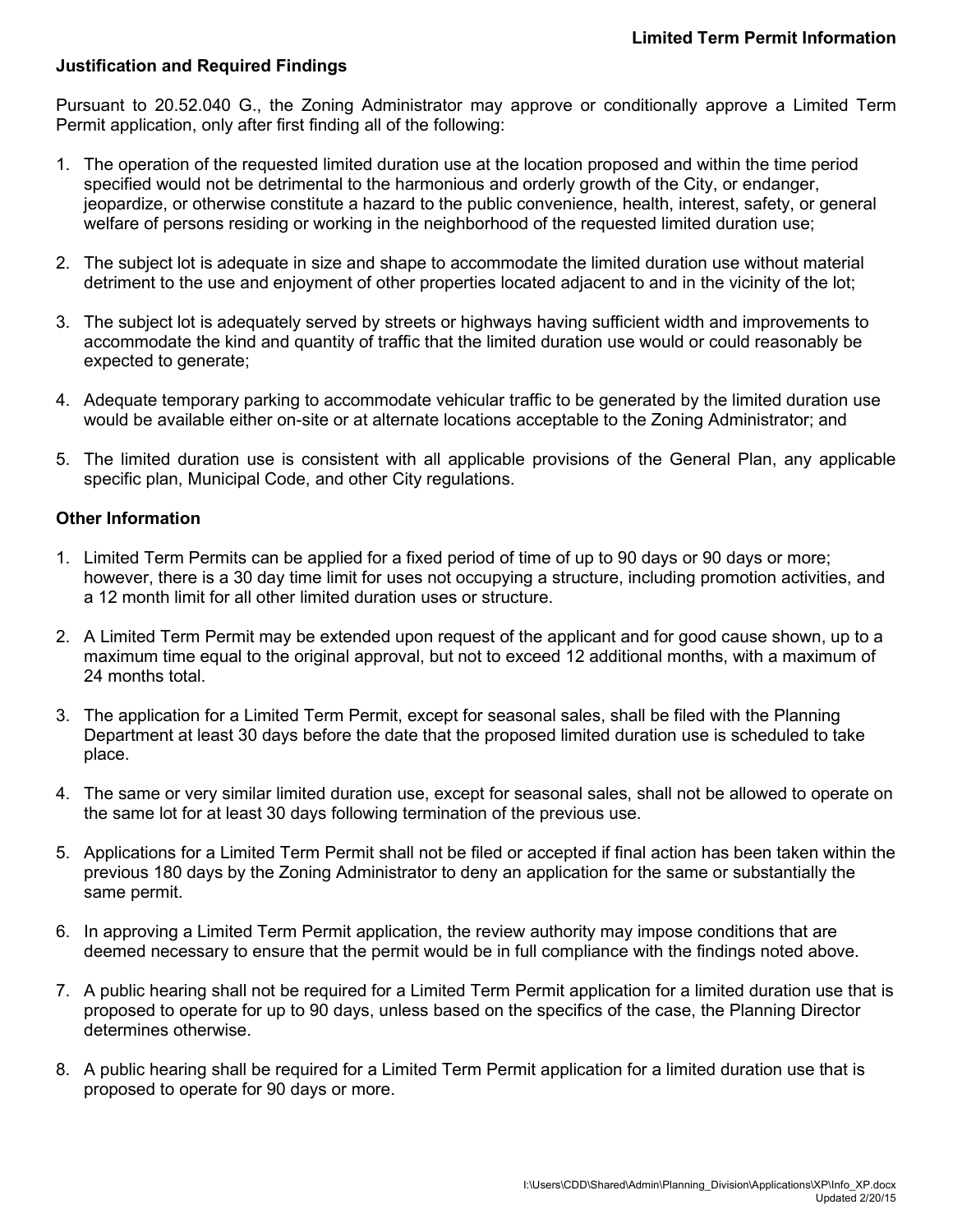- 9. As determined by the Director, a submission of a performance bond or other security measures, satisfactory to the Director, is required to ensure that any temporary facilities or structures used would be removed from the site within a reasonable time following the cessation of the use and that the property would be restored to its former condition, or better to ensure that any changes to the site would not limit the range of possible future uses otherwise allowed by this Zoning Code.
- 10. Each site occupied by a limited duration use shall be cleaned of debris, litter, or any other evidence of the limited duration use upon completion or removal of the use, and shall continue to be used in compliance with this Zoning Code.
- 11. The following limited duration uses are exempt from the requirements for a Limited Term Permit:
	- 1. Construction yards on-site:
		- a. On-site contractors' construction yard(s), including temporary storage and office trailers, in conjunction with an approved construction project on the same lot.
		- b. One adult caretaker may be present during non-construction hours for security purposes.
		- c. The construction yard shall be removed immediately upon completion of the construction project, or the expiration of the Building Permit.
	- 2. Emergency facilities: Emergency public health and safety needs/land use activities, as determined by the Council or authorized by Municipal Code Title 5.
	- 3. Personal property (e.g., garage and/or yard) sales on private property: Personal property sales conducted on private property when conducted in compliance with Section 20.48.150 (Personal Property Sales in Residential Districts).
	- 4. Special events: Special events, as that term may be defined in Municipal Code Section 11.03.020 (General Provisions), but only upon the issuance of a Special Event Permit.

#### **Application Requirements**

- 1. A completed Planning Permit Application for a  $\Box$  Limited Term Permit for  $\Box$  up to 90 days or  $\Box$  90 days or more (attached);
- 2. Project Description and Justification

A written statement describing the proposed project in detail. This document will serve as the formal statement to the approving authority on what the project is and why it should be approved. Please include any relevant information which supports the application and the required findings pursuant to Section 20.52.040 G., which are noted above. Moreover, please list the duration, including specific dates, of the structure and/or use.

3. **Public Noticing Requirements\*** 

\*(Only required for Limited Term Permits up to 90 days or more, unless otherwise determined by the Planning Director)

Please refer to the Planning Division's handout on [Public Noticing Requirements](http://www.newportbeachca.gov/Modules/ShowDocument.aspx?documentid=10041) for more information on the application materials required for a public hearing.

4. Site Cleanup and Completion and Agreement (Attached)\*

\*(Only required for Seasonal Sales, unless otherwise determined by the Planning Director)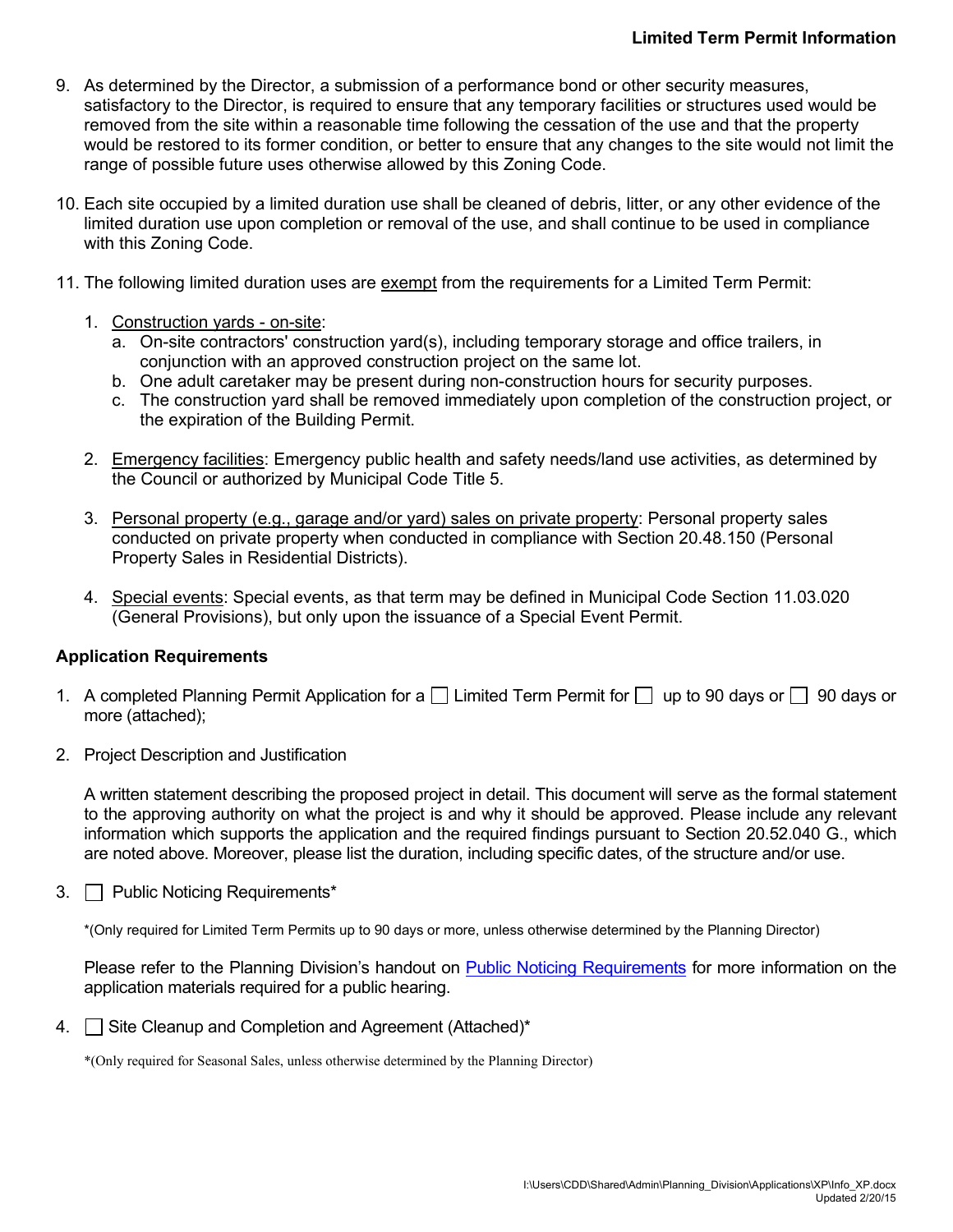#### 5. Plans

Limited Term Permit applications must be accompanied by one (1) full size and four (4) reduced to 11" x 17" (with details itemized on 8 ½"x 11" sheets if necessary) sets of plans. Please include the plot/site plans, floor plans, and elevations indicating existing and proposed conditions. The plot plans must display the entire property, property lines, adjacent streets, and existing and proposed buildings/structures with emphasis on the request. Please draw plans to scale and show all necessary dimensions to give a true and clear picture of the existing and proposed conditions. Provide exterior elevations of all existing and proposed structures. Each set of plans must be collated, stapled, and folded to a maximum size of 8½" x 14".

#### 6. Filing Fee

A filing fee is required at the time of filing to partially defray the cost of processing and other expenses. The Planning Department will advise you of said fee.

7. Unless otherwise determined by the Planning Director, the applicant shall also post with the City of Newport Beach a site cleanup deposit in the amount of \$500.00 and shall enter into a site cleanup agreement (attached), insuring the proper clean up of debris from the site.

#### 8. Electronic Copy

All of the above submittal items are required to be submitted in electronic format (i.e., CD, Dropbox or Email) as determined by the Planning Department prior to application submittal.